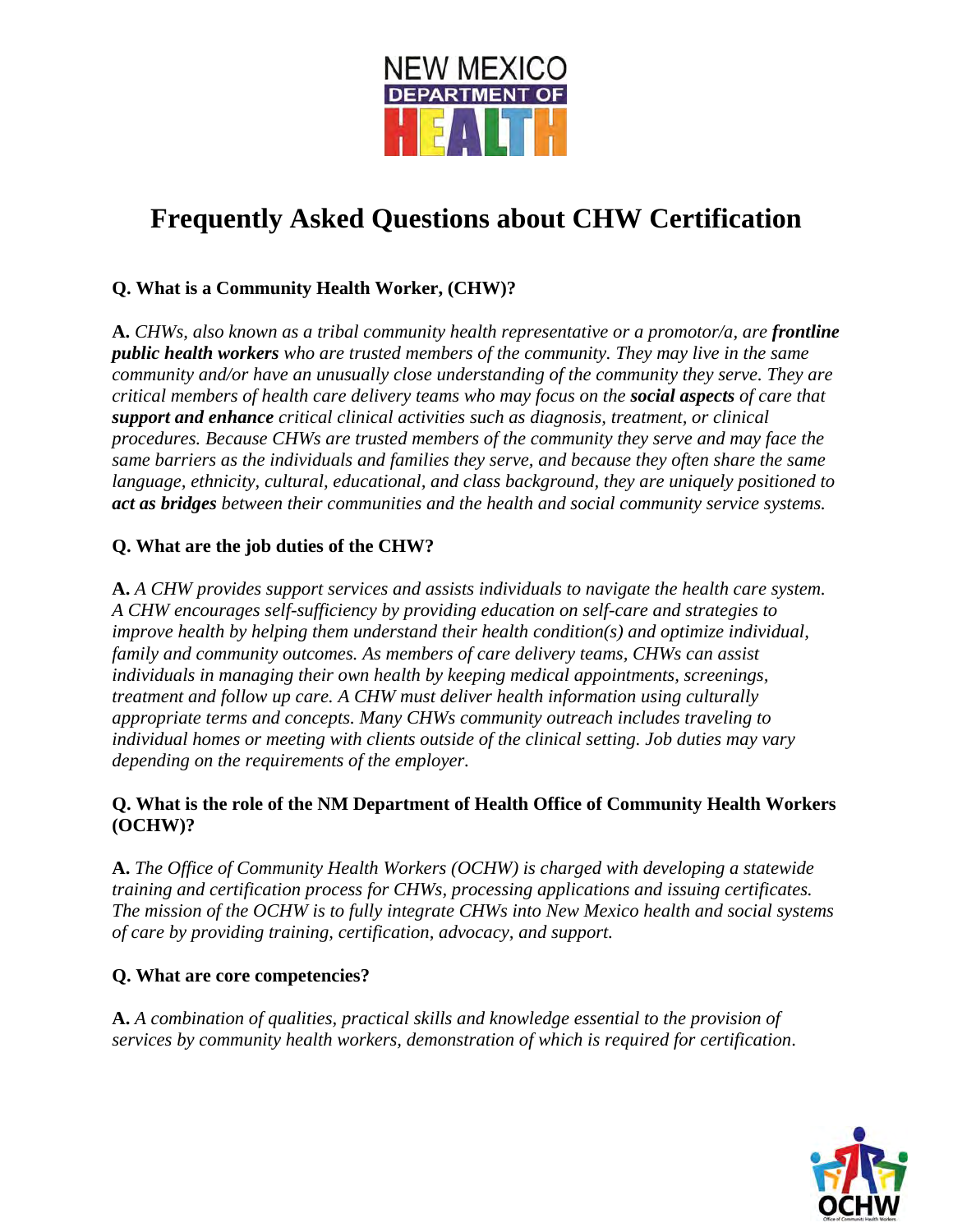

## **Q. What are the required competencies?**

**A.** *The CHW Profession, Effective Communication, Interpersonal skills, Health Coaching, Service Coordination, Advocacy, Technical Teaching, Community Health Outreach, Community Knowledge & Assessment. Clinical Support Skills is optional for those who desire to enhance their skills or whose jobs require it. (A description of the competencies is attached to the application).*

# **Q. What does "Grandfathering" mean?**

**A.** *Grandfathering is a process by which experienced CHW professionals will obtain certification, if they were practicing CHWs before the Community Health Workers Act became law.* 

## **Q. Will there be a grandfathering option for experienced CHWs?**

**A.** *Yes* 

### **Q. What are the criteria to apply for state certification through the grandfathering process?**

- *Proof that applicant is at least 18 years of age*
- *Verification of proficiency in the core competencies through training or experience*
- *Two letters of reference on agency letterhead*
- *2000 hours of work or volunteer experience as a CHW in the Two (2) years prior to application or at least half-time paid or volunteer employment as a CHW in the last five (5) years prior to application*

# **Q. Will certification or licensure be required?**

**A**. *Voluntary state certification will be offered to those meeting the core competencies and who apply for certification. Licensure is not offered or required.* 

# **Q. Is U.S. citizenship required?**

A. *No, citizenship is not required; however applicants have to submit to a national background check and may be required to meet the requirements of an employer, which may include proof of citizenship.* 

## **Q. Do you have to be a New Mexico resident to be certified in New Mexico?**



**A.** *No*